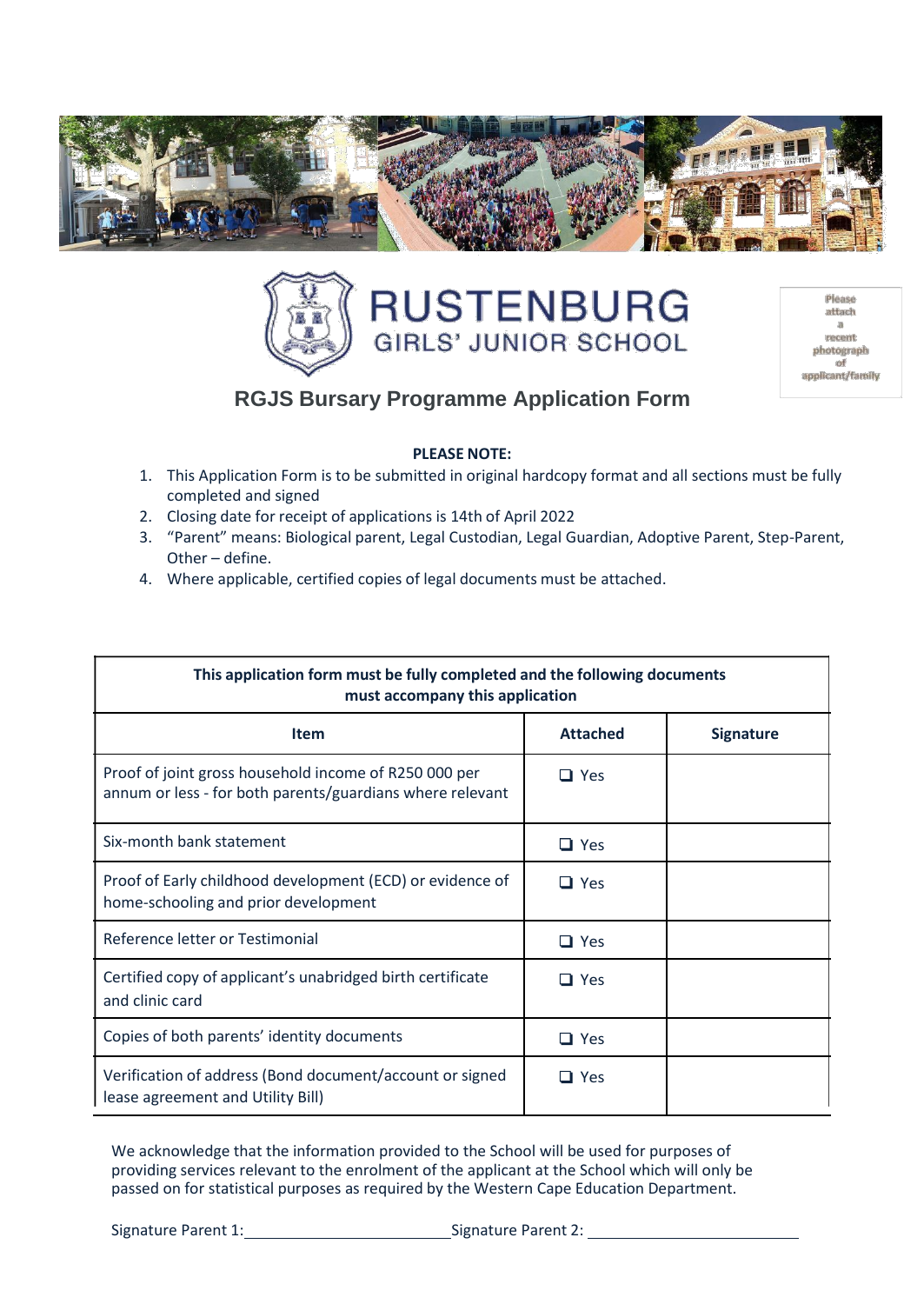

#### RUSTENBURG GIRLS' JUNIOR SCHOOL MAIN ROAD, RONDEBOSCH 7700 **CAPE TOWN**

Tel 021 689-1981 Fax 021 686-7106 P.O. Box 556, Rondebosch 7701

| Full name(s) and surname of applicant:                                                                                |                                                                                                                     |
|-----------------------------------------------------------------------------------------------------------------------|---------------------------------------------------------------------------------------------------------------------|
| Applicant Date of Birth                                                                                               | DAY:<br>MONTH:<br>YEAR:                                                                                             |
|                                                                                                                       |                                                                                                                     |
| <b>Applicant Identity Number:</b>                                                                                     |                                                                                                                     |
| Applicant Place of Birth:                                                                                             |                                                                                                                     |
| Is the applicant a SA Citizen:                                                                                        | YES / NO   if No, please provide a certified copy of<br>parent work permits as well as an applicant study<br>permit |
| Residential address of the Applicant:                                                                                 |                                                                                                                     |
| Postal address of Applicant:                                                                                          |                                                                                                                     |
|                                                                                                                       | Code:                                                                                                               |
| Who does the applicant live with?<br>Please supply name, surname, relationship &<br>contact details                   |                                                                                                                     |
| State any family association with RGJS and/or<br>with other brother/sister schools in the area.                       |                                                                                                                     |
| Religious faith (statistical purposes)                                                                                |                                                                                                                     |
| Race (statistical purposes)                                                                                           |                                                                                                                     |
| Are there any conscientious objections to the<br>applicant participating in or being present at<br>School assemblies? | YES / NO   If Yes, please state the reason                                                                          |
| The number of children in the family and<br>Position of applicant in family, e.g. second<br>child:                    |                                                                                                                     |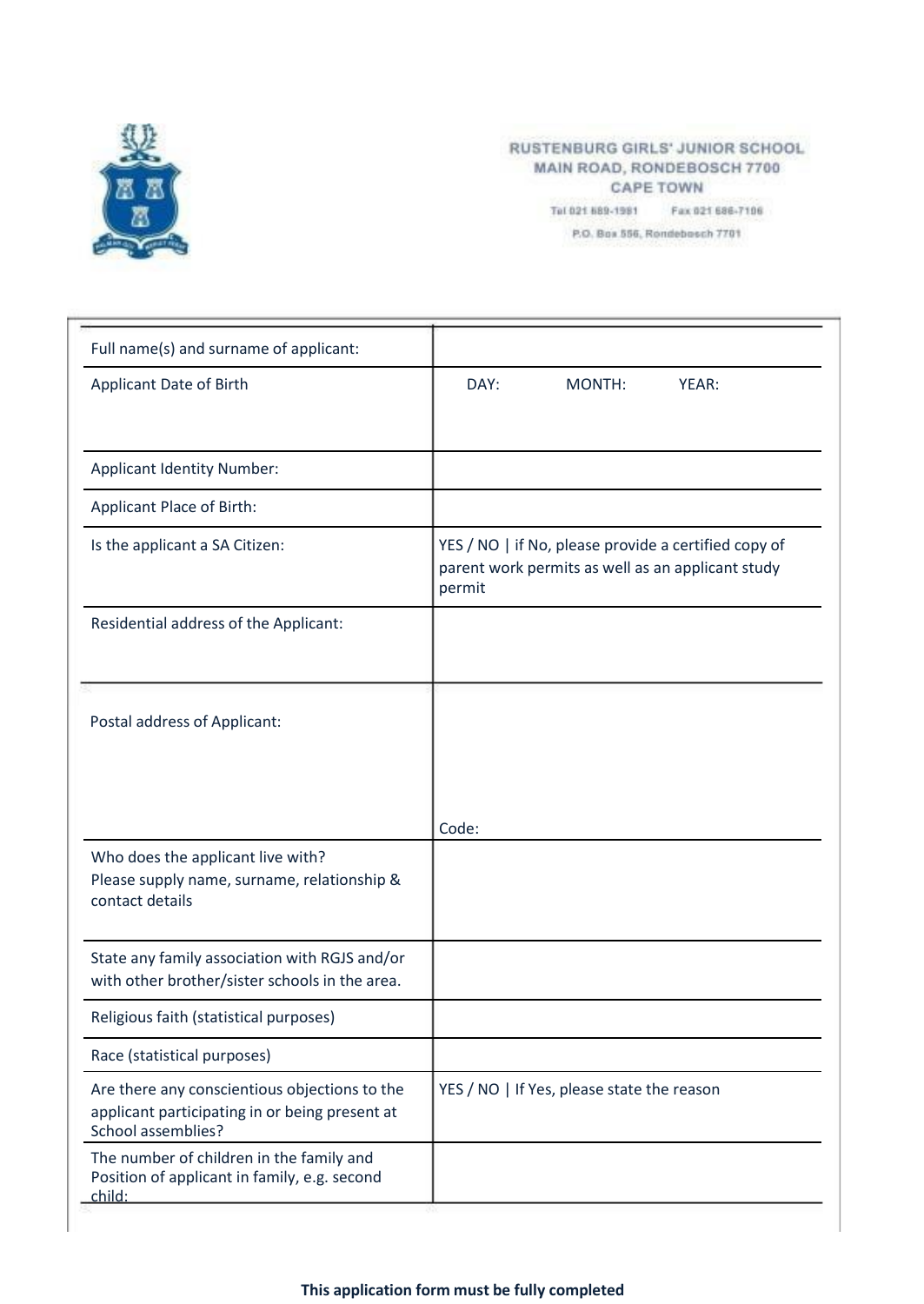

## **RUSTENBURG GIRLS' JUNIOR SCHOOL MAIN ROAD, RONDEBOSCH 7700 CAPE TOWN**

Tel 021 689-1981 Fax 021 686-7106

P.O. Box 556, Rondebosch 7701

| Current school/s of other children in the family: |  |
|---------------------------------------------------|--|
| The health of the applicant:                      |  |
| The home language of the applicant:               |  |

| <b>PARENT 1</b>      | <b>BIOLOGICAL</b> | <b>LEGAL</b>     | <b>LEGAL</b> | <b>ADOPTIVE</b> | <b>STFP</b>   | <b>OTHER</b> |
|----------------------|-------------------|------------------|--------------|-----------------|---------------|--------------|
| (Cross relevant box) | <b>PARENT</b>     | <b>CUSTODIAN</b> | GUARDIAN     | <b>PARENT</b>   | <b>PARENT</b> | (Define)     |
|                      |                   |                  |              |                 |               |              |

| Title:                             |         |          |        |           |         |
|------------------------------------|---------|----------|--------|-----------|---------|
| <b>First Names:</b>                |         |          |        |           |         |
| Surname:                           |         |          |        |           |         |
| <b>Marital Status:</b>             | Married | Divorced | Single | Remarried | Widowed |
| <b>Identity Number:</b>            |         |          |        |           |         |
| Work Details   Name of<br>Company: |         |          |        |           |         |
| Work Details   Job Title:          |         |          |        |           |         |
| Work Details   Contact<br>Number:  |         |          |        |           |         |
| <b>Home Contact Number:</b>        |         |          |        |           |         |
| Cellphone Number:                  |         |          |        |           |         |
| <b>Email Address:</b>              |         |          |        |           |         |
| <b>Residential Address:</b>        |         |          |        |           |         |
|                                    | Code:   |          |        |           |         |